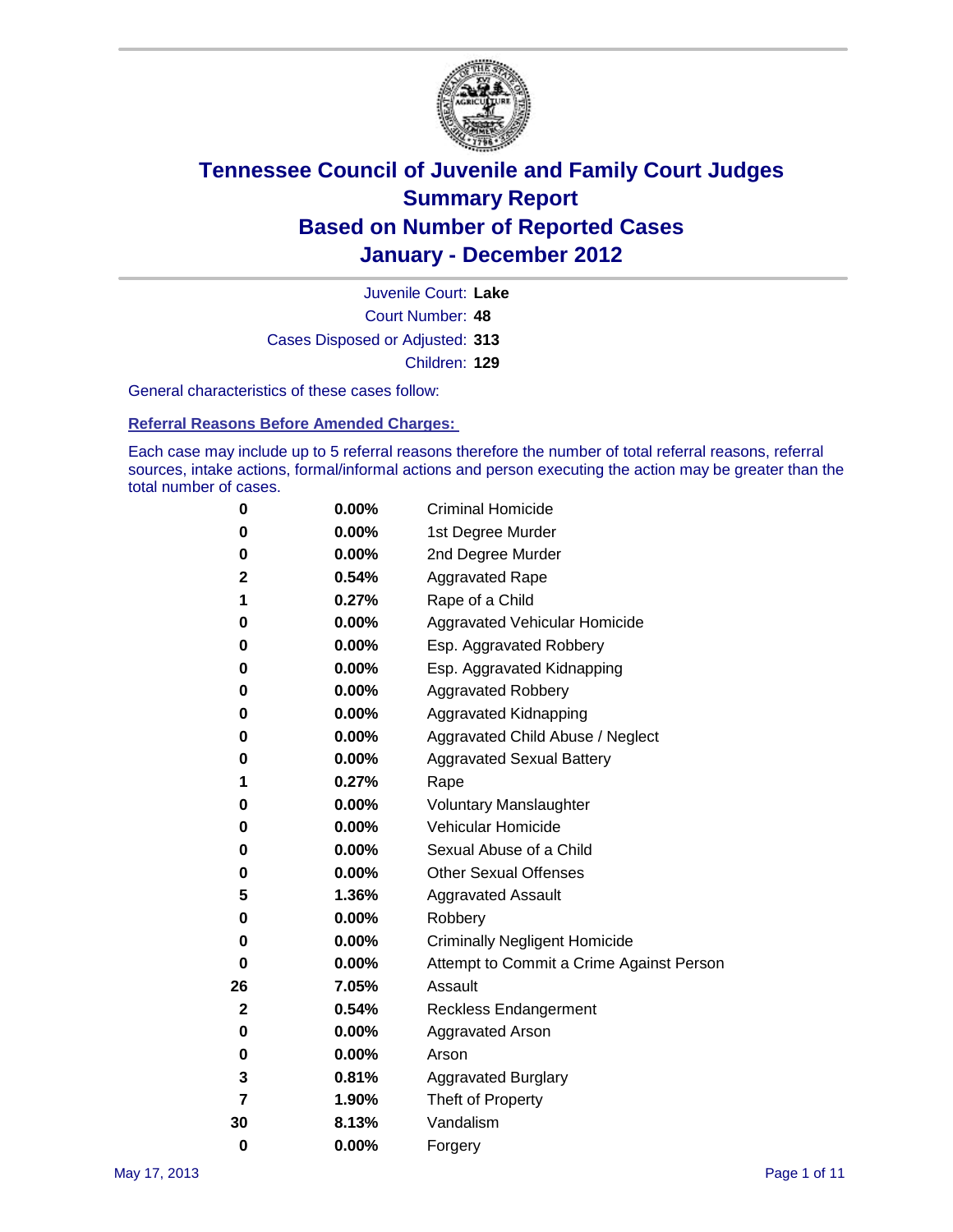

Court Number: **48** Juvenile Court: **Lake** Cases Disposed or Adjusted: **313** Children: **129**

#### **Referral Reasons Before Amended Charges:**

Each case may include up to 5 referral reasons therefore the number of total referral reasons, referral sources, intake actions, formal/informal actions and person executing the action may be greater than the total number of cases.

| 0  | 0.00% | <b>Worthless Checks</b>                                     |
|----|-------|-------------------------------------------------------------|
| 0  | 0.00% | Illegal Possession / Fraudulent Use of Credit / Debit Cards |
| 2  | 0.54% | <b>Burglary</b>                                             |
| 0  | 0.00% | Unauthorized Use of a Vehicle                               |
| 0  | 0.00% | <b>Cruelty to Animals</b>                                   |
| 0  | 0.00% | Sale of Controlled Substances                               |
| 0  | 0.00% | <b>Other Drug Offenses</b>                                  |
| 6  | 1.63% | Possession of Controlled Substances                         |
| 0  | 0.00% | <b>Criminal Attempt</b>                                     |
| 10 | 2.71% | Carrying Weapons on School Property                         |
| 0  | 0.00% | Unlawful Carrying / Possession of a Weapon                  |
| 1  | 0.27% | <b>Evading Arrest</b>                                       |
| 0  | 0.00% | Escape                                                      |
| 0  | 0.00% | Driving Under Influence (DUI)                               |
| 4  | 1.08% | Possession / Consumption of Alcohol                         |
| 4  | 1.08% | Resisting Stop, Frisk, Halt, Arrest or Search               |
| 0  | 0.00% | <b>Aggravated Criminal Trespass</b>                         |
| 0  | 0.00% | Harassment                                                  |
| 4  | 1.08% | Failure to Appear                                           |
| 0  | 0.00% | Filing a False Police Report                                |
| 0  | 0.00% | Criminal Impersonation                                      |
| 35 | 9.49% | <b>Disorderly Conduct</b>                                   |
| 1  | 0.27% | <b>Criminal Trespass</b>                                    |
| 0  | 0.00% | <b>Public Intoxication</b>                                  |
| 0  | 0.00% | Gambling                                                    |
| 31 | 8.40% | Traffic                                                     |
| 0  | 0.00% | <b>Local Ordinances</b>                                     |
| 0  | 0.00% | Violation of Wildlife Regulations                           |
| 11 | 2.98% | Contempt of Court                                           |
| 16 | 4.34% | Violation of Probation                                      |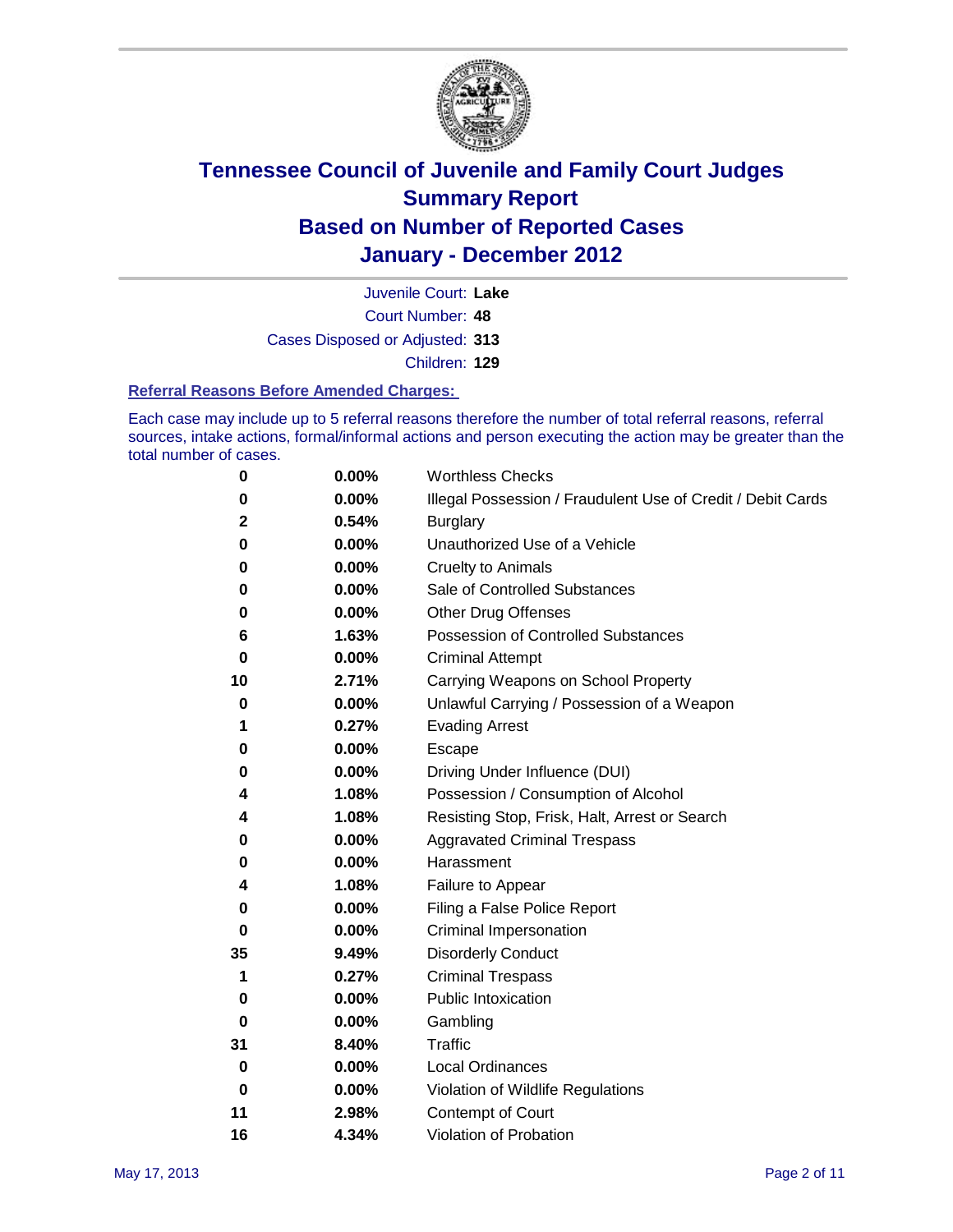

Court Number: **48** Juvenile Court: **Lake** Cases Disposed or Adjusted: **313** Children: **129**

#### **Referral Reasons Before Amended Charges:**

Each case may include up to 5 referral reasons therefore the number of total referral reasons, referral sources, intake actions, formal/informal actions and person executing the action may be greater than the total number of cases.

| 369      | 100.00%        | <b>Total Referrals</b>                 |
|----------|----------------|----------------------------------------|
| 0        | 0.00%          | Other                                  |
| 0        | 0.00%          | <b>Consent to Marry</b>                |
| 0        | $0.00\%$       | <b>Request for Medical Treatment</b>   |
| 0        | $0.00\%$       | <b>Child Support</b>                   |
| 0        | $0.00\%$       | Paternity / Legitimation               |
| 0        | 0.00%          | Visitation                             |
| 12       | 3.25%          | Custody                                |
| 2        | 0.54%          | <b>Foster Care Review</b>              |
| 0        | $0.00\%$       | <b>Administrative Review</b>           |
| 35       | 9.49%          | <b>Judicial Review</b>                 |
| 0        | $0.00\%$       | Violation of Informal Adjustment       |
| 0        | $0.00\%$       | <b>Violation of Pretrial Diversion</b> |
| 3        | 0.81%          | Termination of Parental Rights         |
| 37       | 10.03%         | Dependency / Neglect                   |
| 0        | $0.00\%$       | <b>Physically Abused Child</b>         |
| 0        | 0.00%          | <b>Sexually Abused Child</b>           |
| 3        | 0.81%          | Violation of Curfew                    |
| 13       | 3.52%          | Violation of a Valid Court Order       |
| 20       | 5.42%          | Possession of Tobacco Products         |
| 0        | $0.00\%$       | Out-of-State Runaway                   |
| 1        | 0.27%          | In-State Runaway                       |
| 33<br>8  | 8.94%<br>2.17% | <b>Unruly Behavior</b><br>Truancy      |
|          |                |                                        |
| $\bf{0}$ | 0.00%          | <b>Violation of Aftercare</b>          |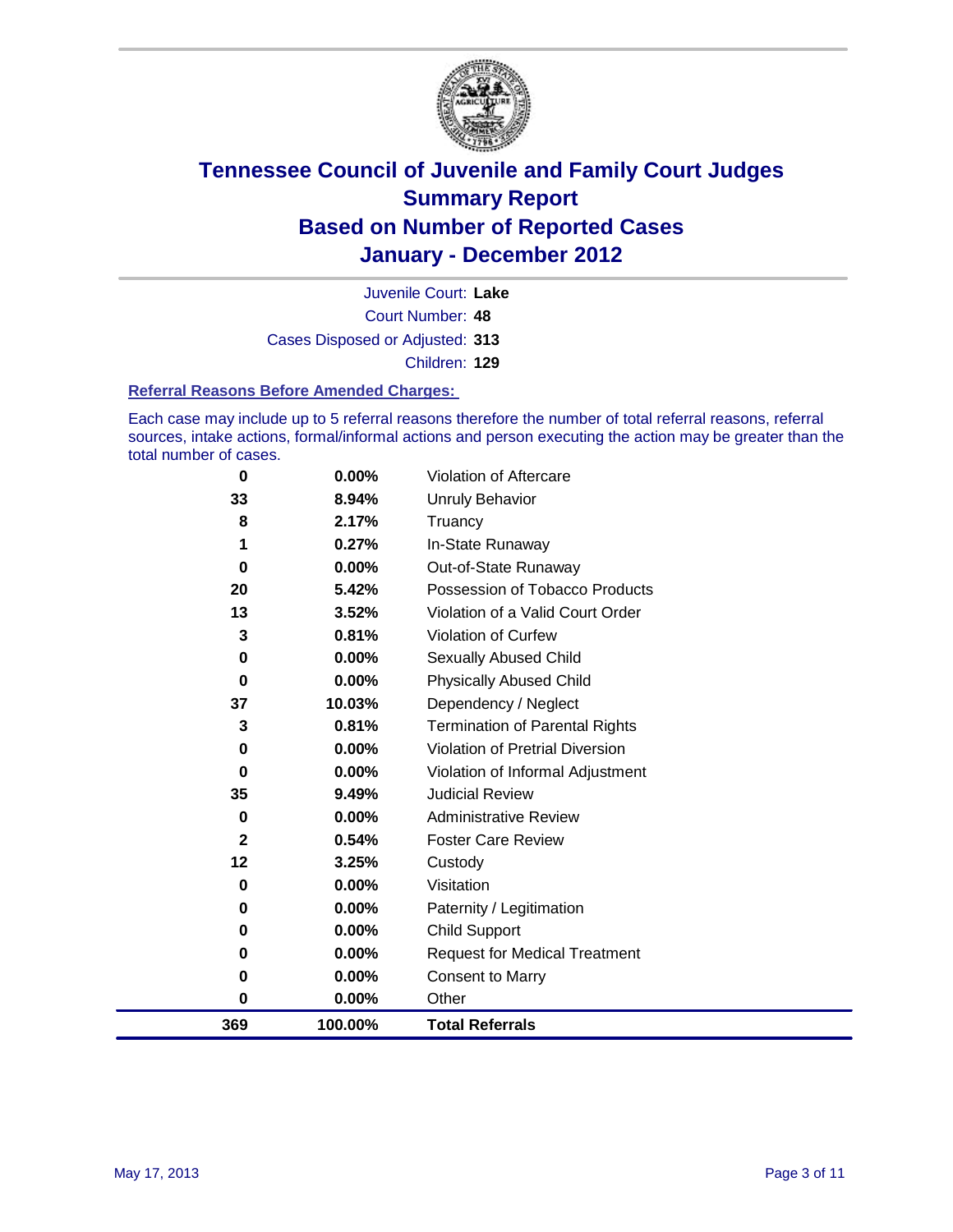

| 100.00%          | <b>Total Referral Sources</b>     |                                                         |  |  |
|------------------|-----------------------------------|---------------------------------------------------------|--|--|
| 0.00%            | Other                             |                                                         |  |  |
| 0.00%            | Unknown                           |                                                         |  |  |
| 0.00%            | Hospital                          |                                                         |  |  |
| 0.00%            | Child & Parent                    |                                                         |  |  |
| 0.54%            | Victim                            |                                                         |  |  |
| 0.27%            | <b>Other Court</b>                |                                                         |  |  |
| $0.00\%$         | Social Agency                     |                                                         |  |  |
| 5.42%            | <b>Court Staff</b>                |                                                         |  |  |
| 0.00%            | <b>District Attorney's Office</b> |                                                         |  |  |
| 0.00%            | <b>Other State Department</b>     |                                                         |  |  |
| 16.53%           | <b>DCS</b>                        |                                                         |  |  |
| 0.00%            | <b>CSA</b>                        |                                                         |  |  |
| 2.98%            | School                            |                                                         |  |  |
| 0.00%            | Self                              |                                                         |  |  |
| 1.36%            | Relatives                         |                                                         |  |  |
| 5.15%            | Parents                           |                                                         |  |  |
| 67.75%           | Law Enforcement                   |                                                         |  |  |
|                  |                                   |                                                         |  |  |
|                  | Children: 129                     |                                                         |  |  |
|                  |                                   |                                                         |  |  |
| Court Number: 48 |                                   |                                                         |  |  |
|                  |                                   |                                                         |  |  |
|                  | <b>Referral Sources: 1</b>        | Juvenile Court: Lake<br>Cases Disposed or Adjusted: 313 |  |  |

### **Age of Child at Referral: 2**

| 129 | 100.00%  | <b>Total Child Count</b> |
|-----|----------|--------------------------|
| 0   | $0.00\%$ | <b>Unknown</b>           |
| 0   | $0.00\%$ | Ages 19 and Over         |
| 29  | 22.48%   | Ages 17 through 18       |
| 32  | 24.81%   | Ages 15 through 16       |
| 34  | 26.36%   | Ages 13 through 14       |
| 8   | 6.20%    | Ages 11 through 12       |
| 26  | 20.16%   | Ages 10 and Under        |
|     |          |                          |

<sup>1</sup> If different than number of Referral Reasons (369), verify accuracy of your court's data.

<sup>2</sup> One child could be counted in multiple categories, verify accuracy of your court's data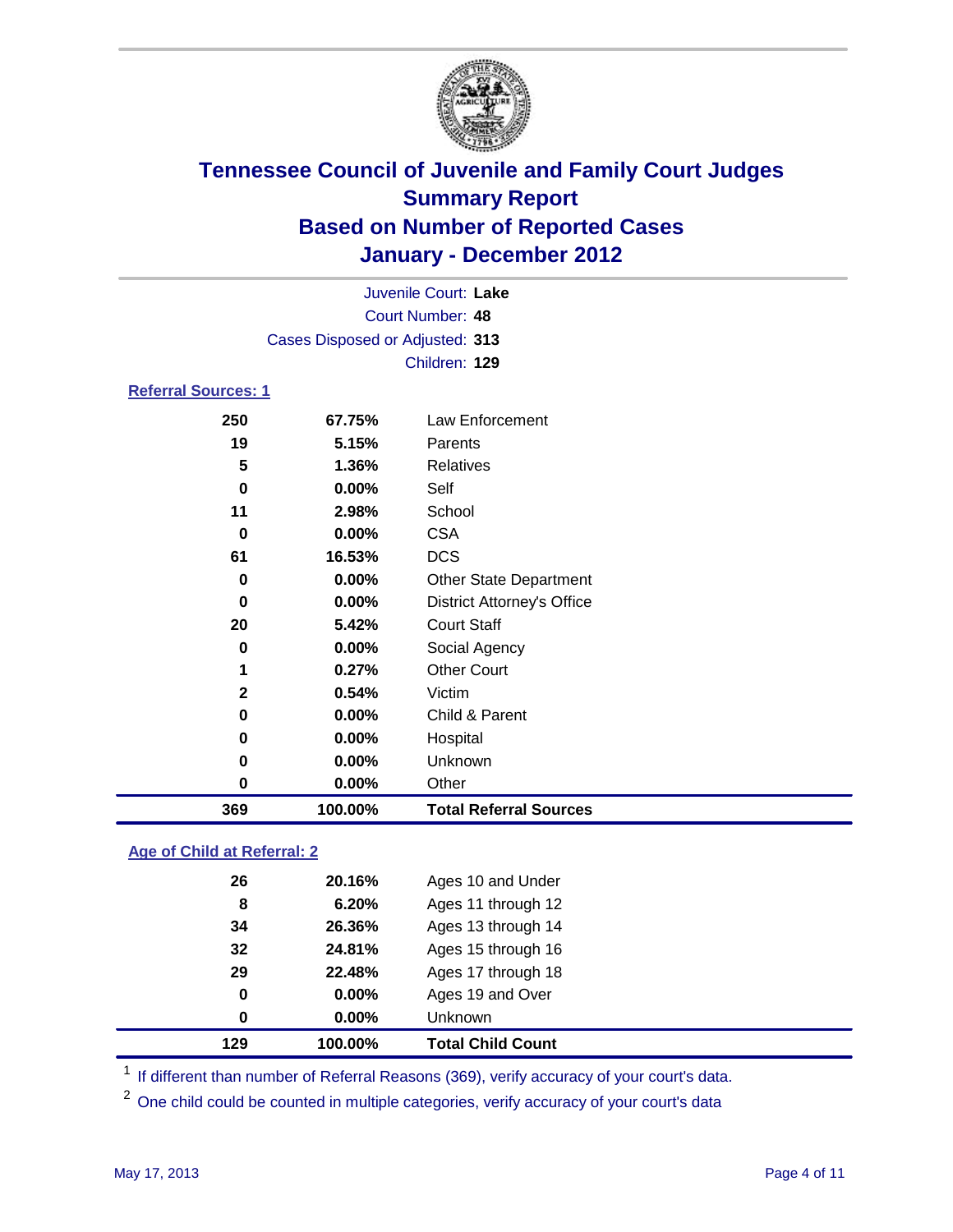

| Juvenile Court: Lake                    |                                 |                          |  |  |  |
|-----------------------------------------|---------------------------------|--------------------------|--|--|--|
|                                         | Court Number: 48                |                          |  |  |  |
|                                         | Cases Disposed or Adjusted: 313 |                          |  |  |  |
|                                         |                                 | Children: 129            |  |  |  |
| Sex of Child: 1                         |                                 |                          |  |  |  |
| 92                                      | 71.32%                          | Male                     |  |  |  |
| 37                                      | 28.68%                          | Female                   |  |  |  |
| $\mathbf 0$                             | 0.00%                           | Unknown                  |  |  |  |
| 129                                     | 100.00%                         | <b>Total Child Count</b> |  |  |  |
| Race of Child: 1                        |                                 |                          |  |  |  |
| 80                                      | 62.02%                          | White                    |  |  |  |
| 40                                      | 31.01%                          | African American         |  |  |  |
| 0                                       | 0.00%                           | Native American          |  |  |  |
| $\mathbf 0$                             | 0.00%                           | Asian                    |  |  |  |
| $\overline{\mathbf{r}}$                 | 5.43%                           | Mixed                    |  |  |  |
| $\overline{2}$                          | 1.55%                           | Unknown                  |  |  |  |
| 129                                     | 100.00%                         | <b>Total Child Count</b> |  |  |  |
| <b>Hispanic Origin: 1</b>               |                                 |                          |  |  |  |
| 1                                       | 0.78%                           | Yes                      |  |  |  |
| 125                                     | 96.90%                          | No                       |  |  |  |
| 3                                       | 2.33%                           | Unknown                  |  |  |  |
| 129                                     | 100.00%                         | <b>Total Child Count</b> |  |  |  |
| <b>School Enrollment of Children: 1</b> |                                 |                          |  |  |  |
| 112                                     | 86.82%                          | Yes                      |  |  |  |
| 17                                      | 13.18%                          | <b>No</b>                |  |  |  |
| $\mathbf 0$                             | 0.00%                           | Unknown                  |  |  |  |
| 129                                     | 100.00%                         | <b>Total Child Count</b> |  |  |  |

One child could be counted in multiple categories, verify accuracy of your court's data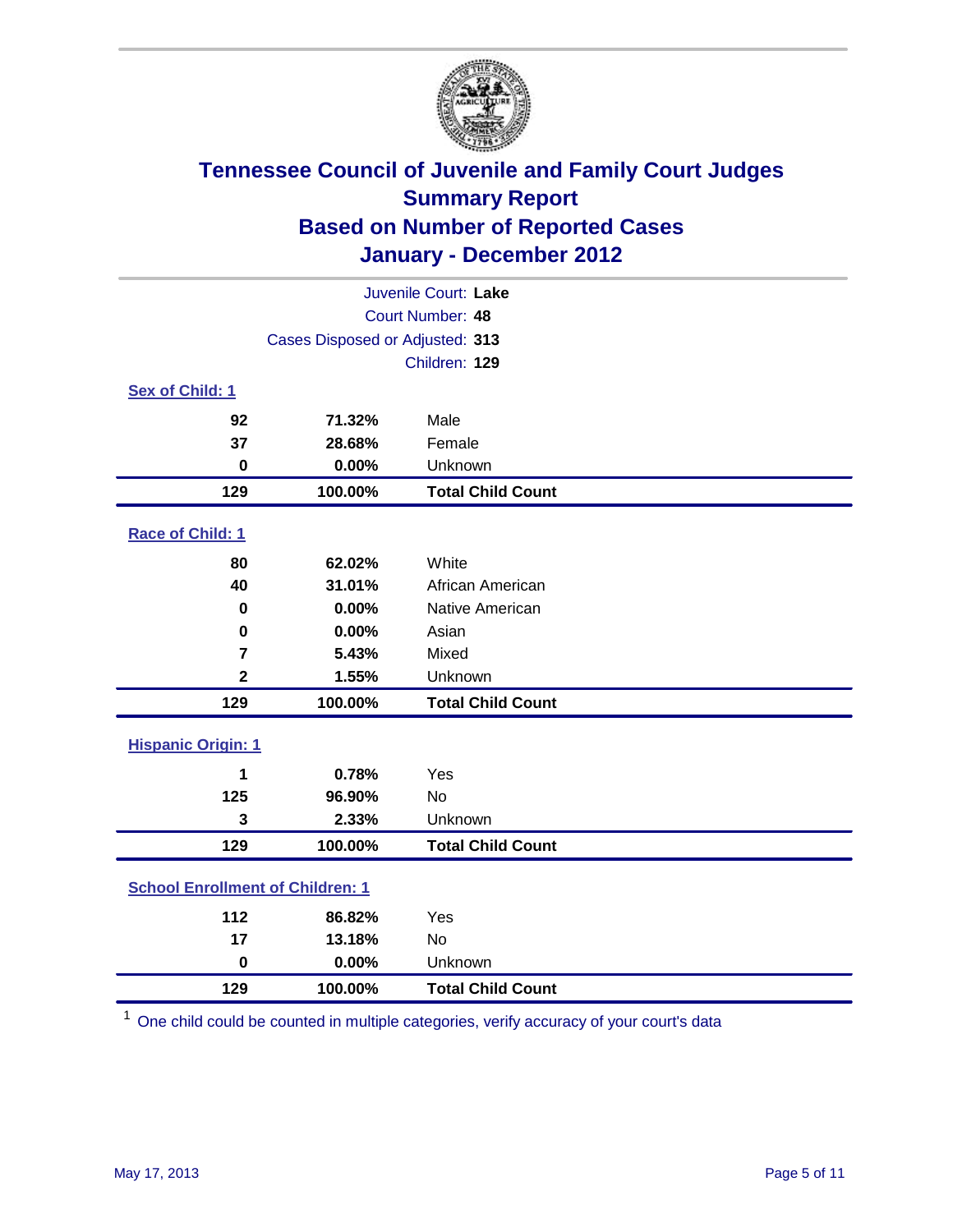

Court Number: **48** Juvenile Court: **Lake** Cases Disposed or Adjusted: **313** Children: **129**

### **Living Arrangement of Child at Time of Referral: 1**

| 129 | 100.00%  | <b>Total Child Count</b>     |
|-----|----------|------------------------------|
| 0   | 0.00%    | Other                        |
| 0   | $0.00\%$ | Unknown                      |
| 2   | 1.55%    | Independent                  |
| 0   | $0.00\%$ | In an Institution            |
| 0   | $0.00\%$ | In a Residential Center      |
| 0   | 0.00%    | In a Group Home              |
| 0   | $0.00\%$ | With Foster Family           |
| 1   | 0.78%    | With Adoptive Parents        |
| 23  | 17.83%   | <b>With Relatives</b>        |
| 12  | $9.30\%$ | With Father                  |
| 61  | 47.29%   | With Mother                  |
| 6   | 4.65%    | With Mother and Stepfather   |
| 5   | 3.88%    | With Father and Stepmother   |
| 19  | 14.73%   | With Both Biological Parents |
|     |          |                              |

#### **Type of Detention: 2**

| 313 | 100.00%  | <b>Total Detention Count</b> |  |
|-----|----------|------------------------------|--|
| 0   | 0.00%    | Other                        |  |
| 290 | 92.65%   | Does Not Apply               |  |
| 0   | $0.00\%$ | Unknown                      |  |
| 0   | $0.00\%$ | Psychiatric Hospital         |  |
| 0   | 0.00%    | Jail - No Separation         |  |
| 0   | $0.00\%$ | Jail - Partial Separation    |  |
| 0   | 0.00%    | Jail - Complete Separation   |  |
| 23  | 7.35%    | Juvenile Detention Facility  |  |
| 0   | $0.00\%$ | Non-Secure Placement         |  |
|     |          |                              |  |

<sup>1</sup> One child could be counted in multiple categories, verify accuracy of your court's data

<sup>2</sup> If different than number of Cases (313) verify accuracy of your court's data.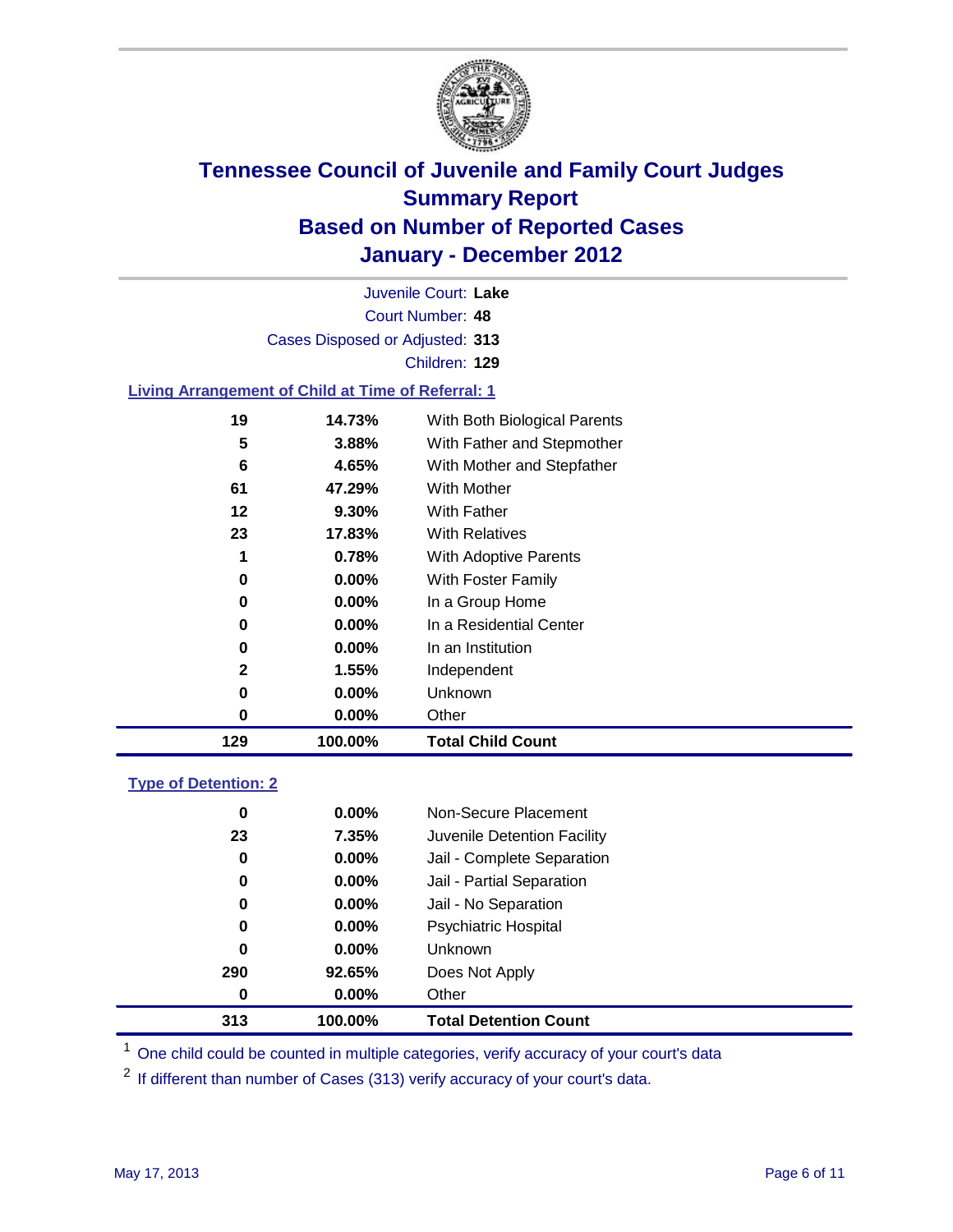

|                                                    | Juvenile Court: Lake            |                                      |  |  |  |
|----------------------------------------------------|---------------------------------|--------------------------------------|--|--|--|
|                                                    | Court Number: 48                |                                      |  |  |  |
|                                                    | Cases Disposed or Adjusted: 313 |                                      |  |  |  |
|                                                    |                                 | Children: 129                        |  |  |  |
| <b>Placement After Secure Detention Hearing: 1</b> |                                 |                                      |  |  |  |
| 23                                                 | 7.35%                           | Returned to Prior Living Arrangement |  |  |  |
| 1                                                  | 0.32%                           | Juvenile Detention Facility          |  |  |  |
| 0                                                  | 0.00%                           | Jail                                 |  |  |  |
| 0                                                  | 0.00%                           | Shelter / Group Home                 |  |  |  |
| 0                                                  | 0.00%                           | <b>Foster Family Home</b>            |  |  |  |
| 0                                                  | 0.00%                           | Psychiatric Hospital                 |  |  |  |
| 0                                                  | 0.00%                           | <b>Unknown</b>                       |  |  |  |
| 289                                                | 92.33%                          | Does Not Apply                       |  |  |  |
| $\pmb{0}$                                          | 0.00%                           | Other                                |  |  |  |
| 313                                                | 100.00%                         | <b>Total Placement Count</b>         |  |  |  |
| <b>Intake Actions: 2</b>                           |                                 |                                      |  |  |  |
| 42                                                 | 11.38%                          | <b>Petition Filed</b>                |  |  |  |
| 12                                                 | 3.25%                           | <b>Motion Filed</b>                  |  |  |  |
| 110                                                | 29.81%                          | <b>Citation Processed</b>            |  |  |  |
| $\bf{0}$                                           | 0.00%                           | Notification of Paternity Processed  |  |  |  |
| 204                                                | 55.28%                          | Scheduling of Judicial Review        |  |  |  |
| 0                                                  | 0.00%                           | Scheduling of Administrative Review  |  |  |  |
| 1                                                  | 0.27%                           | Scheduling of Foster Care Review     |  |  |  |
| 0                                                  | 0.00%                           | <b>Unknown</b>                       |  |  |  |
| 0                                                  | 0.00%                           | Does Not Apply                       |  |  |  |
| 0                                                  | 0.00%                           | Other                                |  |  |  |
| 369                                                | 100.00%                         | <b>Total Intake Count</b>            |  |  |  |

<sup>1</sup> If different than number of Cases (313) verify accuracy of your court's data.

<sup>2</sup> If different than number of Referral Reasons (369), verify accuracy of your court's data.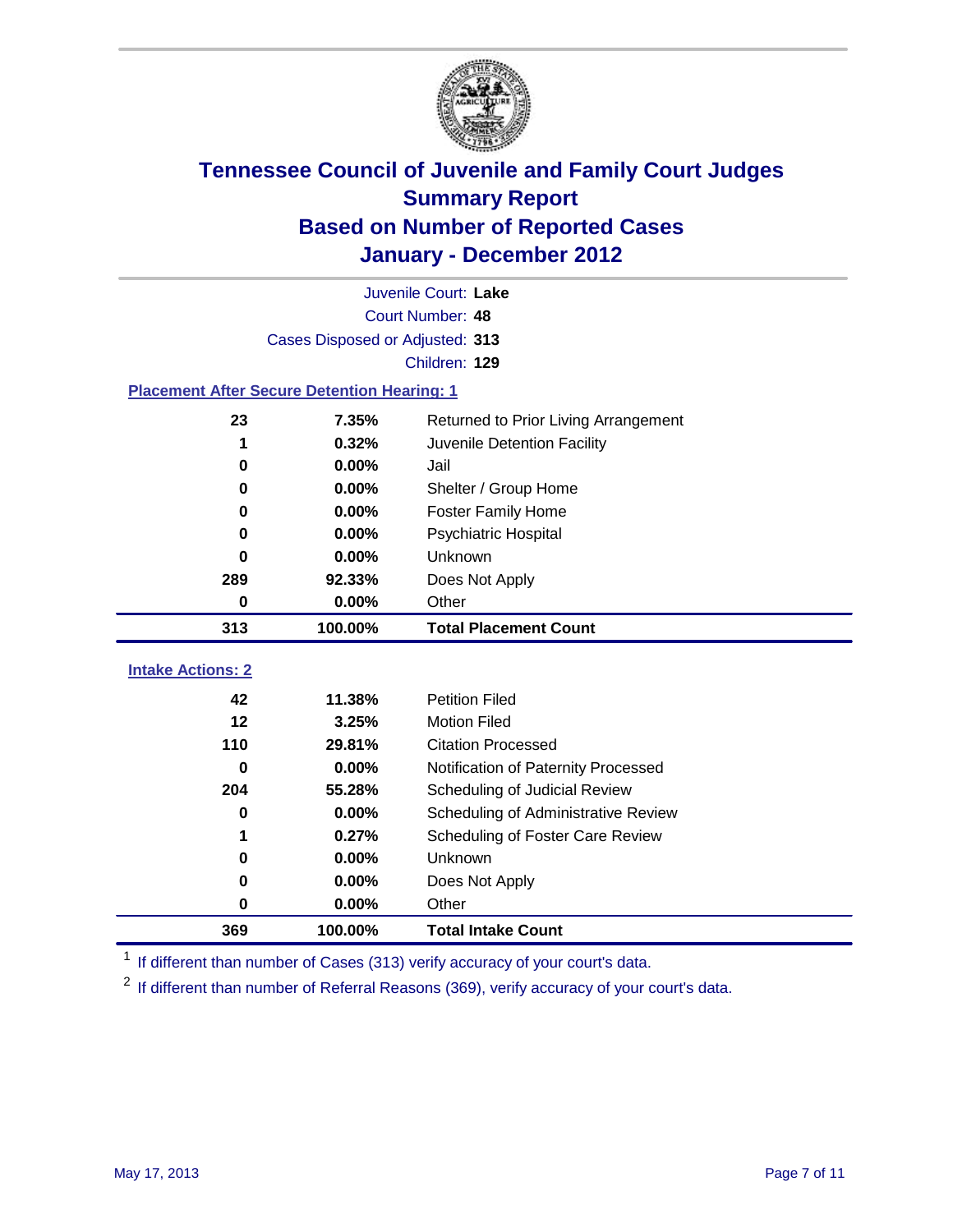

Court Number: **48** Juvenile Court: **Lake** Cases Disposed or Adjusted: **313** Children: **129**

### **Last Grade Completed by Child: 1**

| 14                                      | 10.85%  | Too Young for School         |  |
|-----------------------------------------|---------|------------------------------|--|
| $\bf{0}$                                | 0.00%   | Preschool                    |  |
| $\mathbf 2$                             | 1.55%   | Kindergarten                 |  |
| 1                                       | 0.78%   | 1st Grade                    |  |
| 3                                       | 2.33%   | 2nd Grade                    |  |
| 4                                       | 3.10%   | 3rd Grade                    |  |
| 2                                       | 1.55%   | 4th Grade                    |  |
| 8                                       | 6.20%   | 5th Grade                    |  |
| 7                                       | 5.43%   | 6th Grade                    |  |
| 17                                      | 13.18%  | 7th Grade                    |  |
| 22                                      | 17.05%  | 8th Grade                    |  |
| 15                                      | 11.63%  | 9th Grade                    |  |
| 17                                      | 13.18%  | 10th Grade                   |  |
| 14                                      | 10.85%  | 11th Grade                   |  |
| 0                                       | 0.00%   | 12th Grade                   |  |
| 0                                       | 0.00%   | Non-Graded Special Ed        |  |
| $\mathbf{2}$                            | 1.55%   | <b>GED</b>                   |  |
| 1                                       | 0.78%   | Graduated                    |  |
| 0                                       | 0.00%   | <b>Never Attended School</b> |  |
| $\pmb{0}$                               | 0.00%   | Unknown                      |  |
| $\pmb{0}$                               | 0.00%   | Other                        |  |
| 129                                     | 100.00% | <b>Total Child Count</b>     |  |
| <b>Enrolled in Special Education: 1</b> |         |                              |  |

| 129 | 100.00%  | <b>Total Child Count</b> |
|-----|----------|--------------------------|
| 0   | $0.00\%$ | Unknown                  |
| 119 | 92.25%   | No                       |
| 10  | 7.75%    | Yes                      |
|     |          |                          |

One child could be counted in multiple categories, verify accuracy of your court's data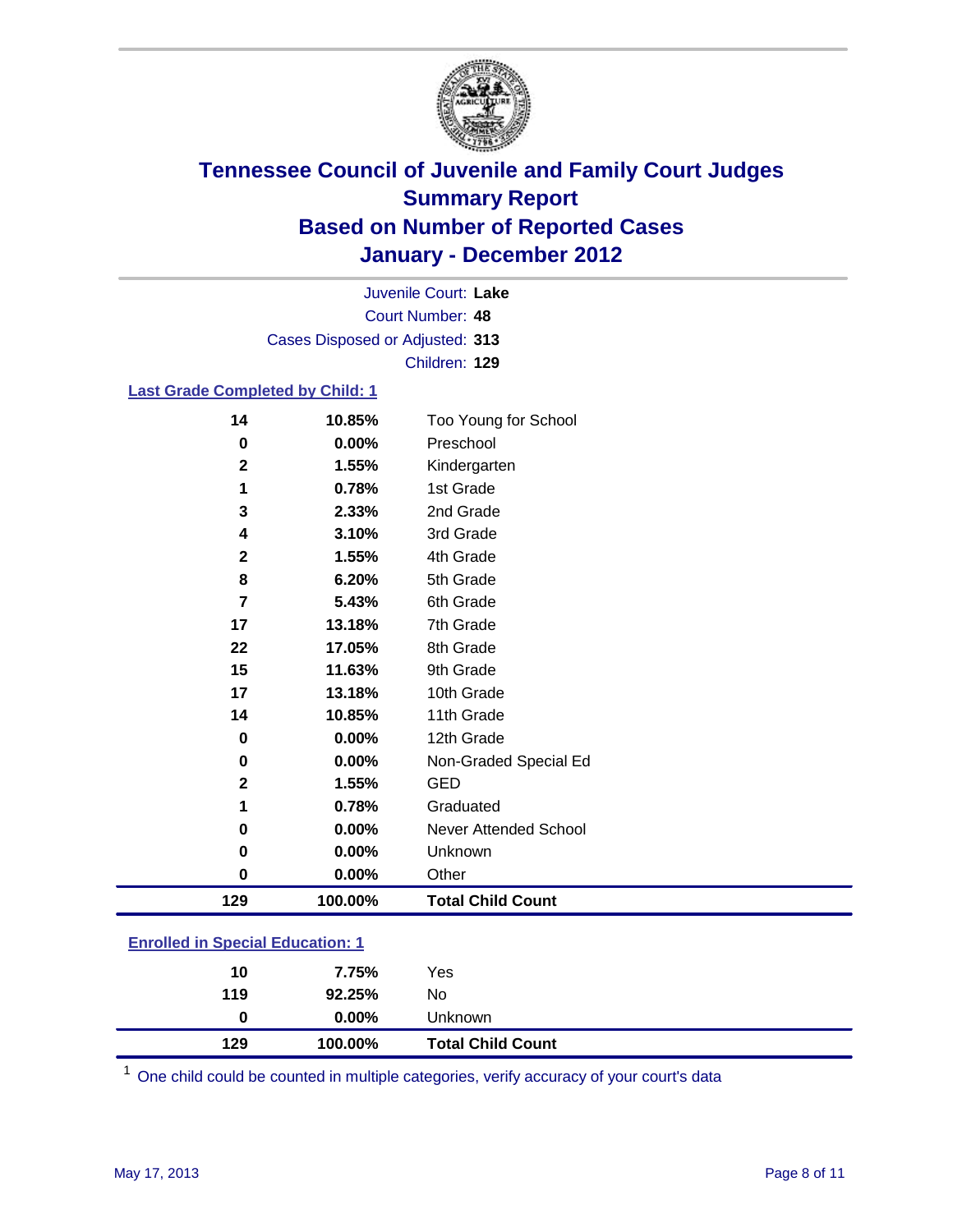

| Juvenile Court: Lake         |                                 |                           |  |  |  |
|------------------------------|---------------------------------|---------------------------|--|--|--|
|                              | Court Number: 48                |                           |  |  |  |
|                              | Cases Disposed or Adjusted: 313 |                           |  |  |  |
|                              |                                 | Children: 129             |  |  |  |
| <b>Action Executed By: 1</b> |                                 |                           |  |  |  |
| 358                          | 97.02%                          | Judge                     |  |  |  |
| 11                           | 2.98%                           | Magistrate                |  |  |  |
| 0                            | $0.00\%$                        | <b>YSO</b>                |  |  |  |
| $\bf{0}$                     | $0.00\%$                        | Other                     |  |  |  |
| 0                            | $0.00\%$                        | Unknown                   |  |  |  |
| 369                          | 100.00%                         | <b>Total Action Count</b> |  |  |  |

### **Formal / Informal Actions: 1**

| 76  | 20.60%   | Dismissed                                        |
|-----|----------|--------------------------------------------------|
| 0   | $0.00\%$ | Retired / Nolle Prosequi                         |
| 77  | 20.87%   | <b>Complaint Substantiated Delinquent</b>        |
| 0   | $0.00\%$ | <b>Complaint Substantiated Status Offender</b>   |
| 12  | 3.25%    | <b>Complaint Substantiated Dependent/Neglect</b> |
| 0   | $0.00\%$ | <b>Complaint Substantiated Abused</b>            |
| 0   | $0.00\%$ | <b>Complaint Substantiated Mentally III</b>      |
| 0   | $0.00\%$ | Informal Adjustment                              |
| 0   | $0.00\%$ | <b>Pretrial Diversion</b>                        |
| 0   | $0.00\%$ | <b>Transfer to Adult Court Hearing</b>           |
| 0   | $0.00\%$ | Charges Cleared by Transfer to Adult Court       |
| 0   | $0.00\%$ | <b>Special Proceeding</b>                        |
| 22  | 5.96%    | <b>Review Concluded</b>                          |
| 182 | 49.32%   | Case Held Open                                   |
| 0   | $0.00\%$ | Other                                            |
| 0   | $0.00\%$ | Unknown                                          |
| 369 | 100.00%  | Total Action Count                               |

<sup>1</sup> If different than number of Referral Reasons (369), verify accuracy of your court's data.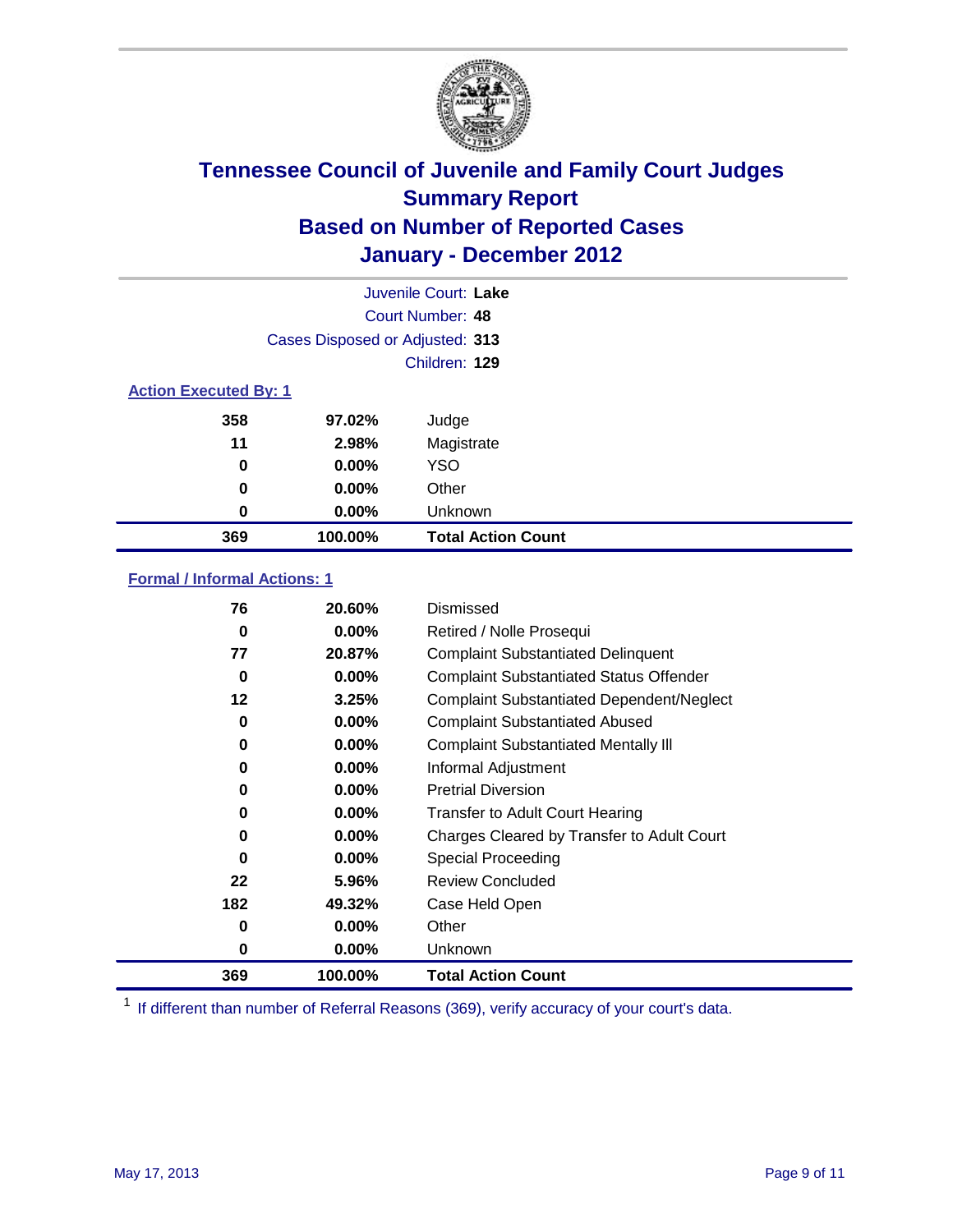

|                       |                                 | Juvenile Court: Lake                                  |
|-----------------------|---------------------------------|-------------------------------------------------------|
|                       |                                 | <b>Court Number: 48</b>                               |
|                       | Cases Disposed or Adjusted: 313 |                                                       |
|                       |                                 | Children: 129                                         |
| <b>Case Outcomes:</b> |                                 | There can be multiple outcomes for one child or case. |
| 61                    | 12.42%                          | <b>Case Dismissed</b>                                 |
| 7                     | 1.43%                           | Case Retired or Nolle Prosequi                        |
| 12                    | 2.44%                           | Warned / Counseled                                    |
| 157                   | 31.98%                          | Held Open For Review                                  |
| 27                    | 5.50%                           | Supervision / Probation to Juvenile Court             |
| 1                     | 0.20%                           | <b>Probation to Parents</b>                           |
| 0                     | 0.00%                           | Referral to Another Entity for Supervision / Service  |
| 20                    | 4.07%                           | Referred for Mental Health Counseling                 |
| 10                    | 2.04%                           | Referred for Alcohol and Drug Counseling              |
| 0                     | 0.00%                           | <b>Referred to Alternative School</b>                 |
| 0                     | 0.00%                           | Referred to Private Child Agency                      |
| 7                     | 1.43%                           | Referred to Defensive Driving School                  |
| 1                     | 0.20%                           | Referred to Alcohol Safety School                     |
| 13                    | 2.65%                           | Referred to Juvenile Court Education-Based Program    |
| 4                     | 0.81%                           | Driver's License Held Informally                      |
| 0                     | 0.00%                           | <b>Voluntary Placement with DMHMR</b>                 |
| 0                     | 0.00%                           | <b>Private Mental Health Placement</b>                |
| 0                     | 0.00%                           | <b>Private MR Placement</b>                           |
| 0                     | 0.00%                           | Placement with City/County Agency/Facility            |
| 0                     | 0.00%                           | Placement with Relative / Other Individual            |
| 8                     | 1.63%                           | Fine                                                  |
| 42                    | 8.55%                           | <b>Public Service</b>                                 |
| 16                    | 3.26%                           | Restitution                                           |
| 0                     | 0.00%                           | <b>Runaway Returned</b>                               |
| 13                    | 2.65%                           | No Contact Order                                      |
| 0                     | 0.00%                           | Injunction Other than No Contact Order                |
| 0                     | 0.00%                           | <b>House Arrest</b>                                   |
| 0                     | 0.00%                           | <b>Court Defined Curfew</b>                           |
| 0                     | 0.00%                           | Dismissed from Informal Adjustment                    |
| 0                     | 0.00%                           | <b>Dismissed from Pretrial Diversion</b>              |
| 0                     | 0.00%                           | Released from Probation                               |
| 0                     | $0.00\%$                        | <b>Transferred to Adult Court</b>                     |
| 0                     | 0.00%                           | <b>DMHMR Involuntary Commitment</b>                   |